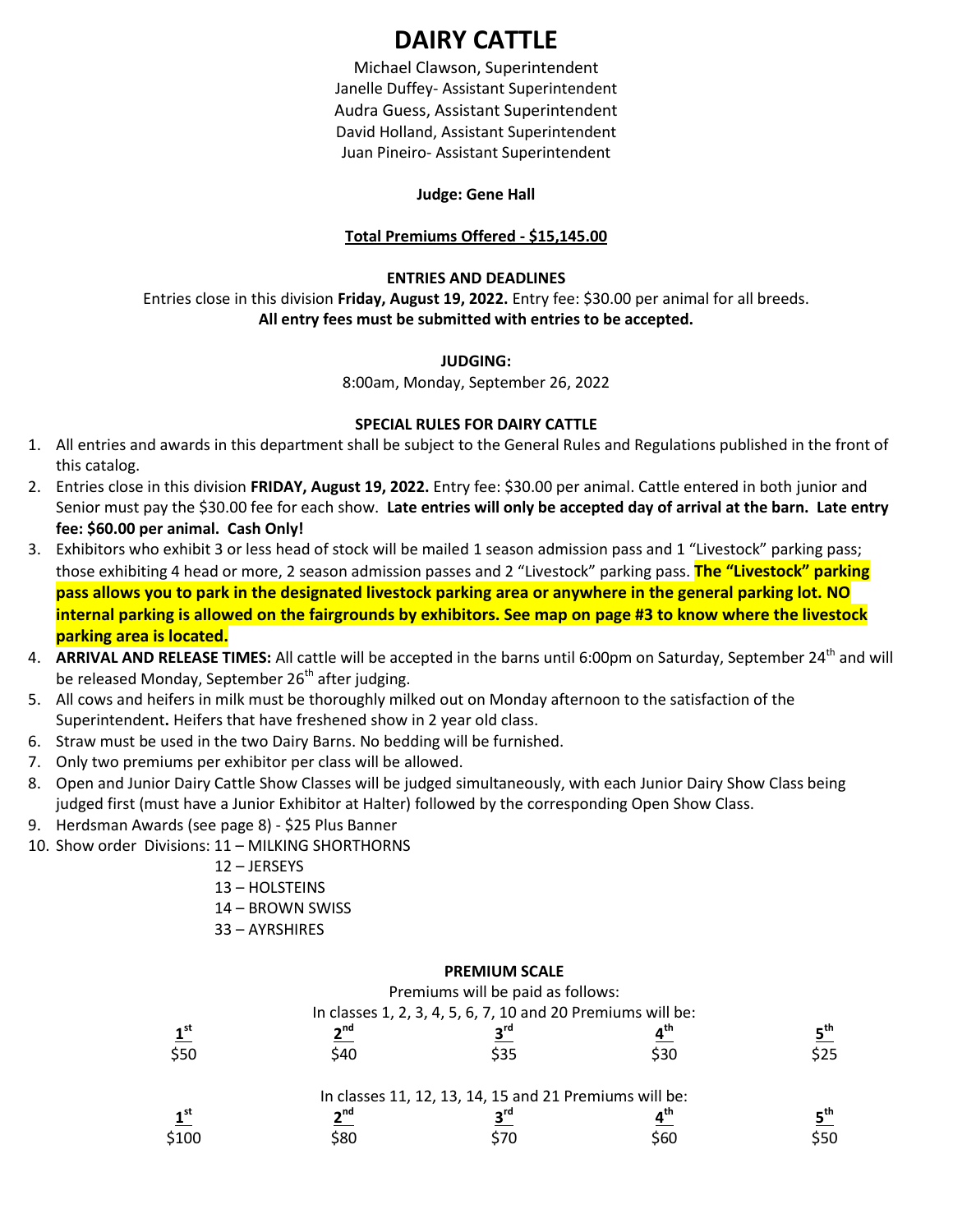# **Dairy Cattle Cont'd**

**Class**

| 1. Junior heifer calf, born after March 1, 2022 or later and over four months.              |                           |
|---------------------------------------------------------------------------------------------|---------------------------|
| 2. Intermediate heifer calf, born between December 1, 2021 and February 29, 2022            |                           |
| 3. Senior heifer calf, born between September 1 and November 30, 2021                       |                           |
| 4. Summer yearling heifer, born between June 1 and August 31, 2021                          |                           |
| 5. Junior yearling heifer, born between March 1 and May 31, 2021                            |                           |
| 6. Winter yearling heifer, born December 1, 2020 and February 28, 2021; not in milk         |                           |
| 7. Senior yearling heifer, born between September 1 and November 30, 2020; not in milk      |                           |
| 8. Junior Champion female                                                                   | Rosette                   |
| 9. Reserve Junior champion female                                                           | Rosette                   |
| 10. Junior Best Three Females; Group to consist of three females under two years of age,    | <b>Banner and Premium</b> |
| none of which have freshened; all owned and bred by the exhibitor. One entry per            |                           |
| exhibitor.                                                                                  |                           |
| 11. Fall yearling born between September 1, 2019 and November 30 2019; in milk              |                           |
| 12. Junior two year-old cow, born between March 1 and August 31, 2020                       |                           |
| 13. Senior two year-old cow, born between September 1, 2019 and February 28, 2020           |                           |
| 14. Three year-old cow, born between September 1, 2018 and August 31, 2019                  |                           |
| 15. Four year-old cow, born between September 1, 2017 and August 31, 2018                   |                           |
| 16. Aged cow, born on or before September 1, 2017                                           |                           |
| 17. Senior Champion female                                                                  | Rosette                   |
| 18. Reserve senior champion female                                                          | Rosette                   |
| 19. Grand champion female                                                                   | <b>Banner</b>             |
| 20. Reserve grand champion female                                                           | Banner                    |
| 21. Best uddered cow in milk, any age, to be judged on udder alone. Exhibitor is limited to | <b>Banner and Premium</b> |
| 2 animals                                                                                   |                           |
| 22. Breeder's herd of five females. This group, all owned by the exhibitor, consists of 2   | <b>Banner and Premium</b> |
| females over two years of age, two females under two years of age and one any age. Three    |                           |
| must be bred by exhibitor. One entry per exhibitor.                                         |                           |
| 23. Premier Exhibitor's Award: The exhibitor winning the most points on not to exceed six   | \$100                     |
| animals owned and exhibited by himself in the open single classes shall be designated the   |                           |
| premier exhibitor                                                                           |                           |
| 24. Premier Breeder's Award: The breeder winning the most points on not to exceed six       | \$100                     |
| animals in the open single classes, exhibited by himself and/or other exhibitors shall be   |                           |
| designated the premier breeder                                                              |                           |

# **Ties in Classes 21 and 22 will be broken by number of classes won.**

The point scale is:

| For Placing                      | $\sim$ nd | $\sim$ rd | – tn |
|----------------------------------|-----------|-----------|------|
| <b>Points for Senior Females</b> |           |           |      |
| Points for Junior Females        |           |           |      |

**In classes 10, 21, 22 and 23 the term Exhibitor includes all family members.**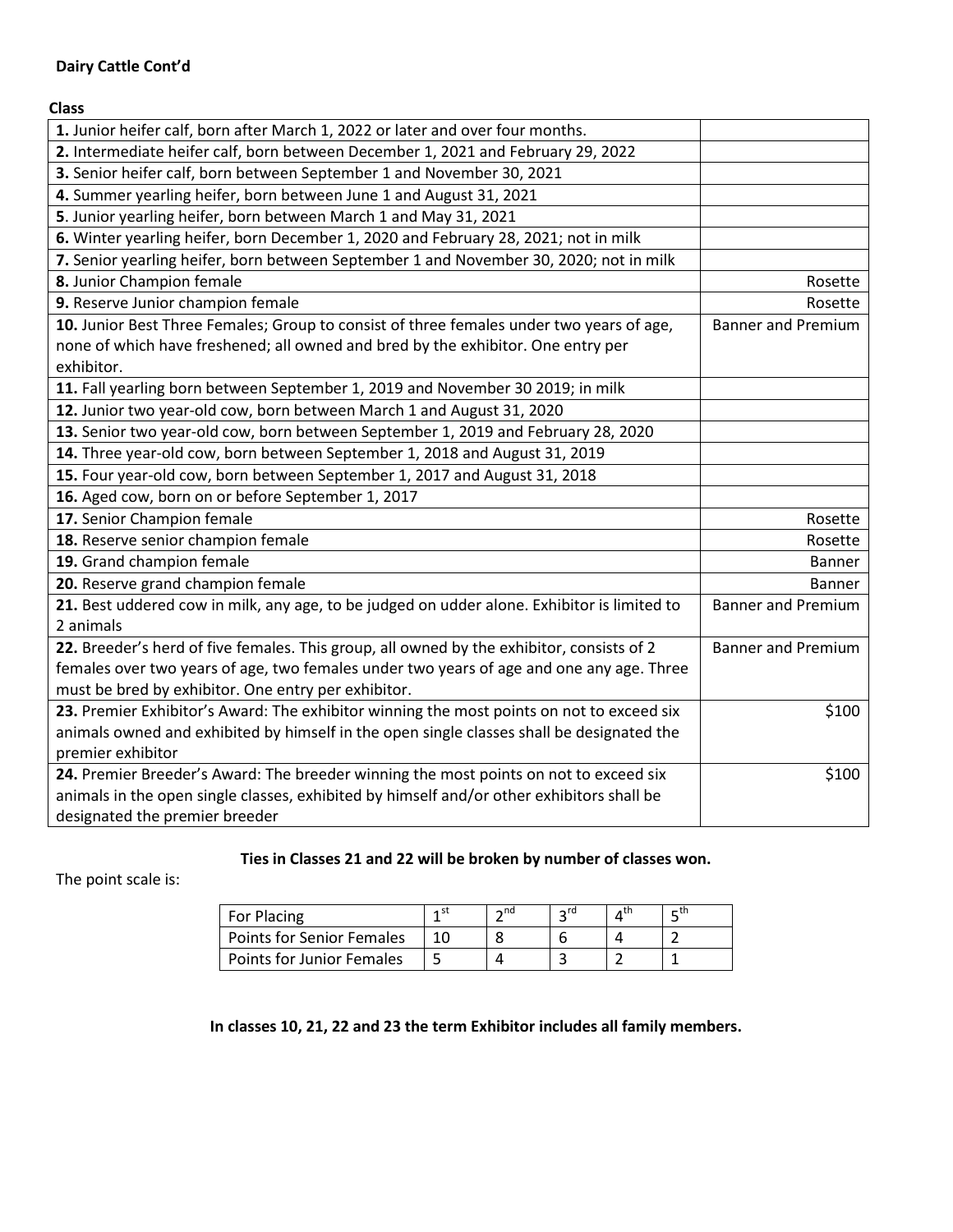# **JUNIOR DAIRY CATTLE**

Michael Clawson, Superintendent Janelle Duffey, Assistant Superintendent Audra Guess, Assistant Superintendent David Holland, Assistant Superintendent Juan Pineiro- Assistant Superintendent

## **Judge: Gene Hall**

# **Total Premiums Offered - \$7,440.00**

## **ENTRIES & DEADLINES**

Entries close in this division FRIDAY, AUGUST 19, 2022. Entry fee: \$30.00 per animal for all breeds. **All entry fees must be submitted for entries to be accepted.**

## **Late entries will only be accepted day of arrival at the barn. Late entry fee: \$60.00 per animal. Cash Only!**

| 26 | <b>Milking Shorthorns</b> |
|----|---------------------------|
| 27 | <b>Jerseys</b>            |
| 28 | <b>Brown Swiss</b>        |
| 29 | <b>Holsteins</b>          |
| 34 | Ayrshires                 |
|    |                           |

### **SPECIAL RULES FOR DAIRY CATTLE**

**Junior Dairy Exhibitors:** Need not be Texas residents but must be 4-H or FFA Club Members. **All entries must be certified by a CEA or AST.**

# **To be eligible, boys or girls must be enrolled in, and attending, public, private, or homeschool elementary or secondary schools; and are eligible to participate in 4-H or FFA during the 2022-2023 year if they are 8 (and in the third grade) thru grade 12 (maximum age – 18 as of August 31, 2022).**

Animals must be owned and shown by the exhibitor with papers in the name of the exhibitor. If the exhibitor cannot be present to show animal, substitute exhibitor must be an eligible exhibitor approved by the Superintendent.

> **Junior Showmanship Award** Each Breed 13 or younger \$25 plus Plaque 14 or older \$25 plus Plaque

"Junior Showmanship Classes will be judged prior to the judging of the first class of heifers in each breed."

### **Premium Scale:**

|                 |                 | .               |                 |  |
|-----------------|-----------------|-----------------|-----------------|--|
| $1^{\text{st}}$ | 2 <sup>nd</sup> | 3 <sup>rd</sup> | $4^{\text{th}}$ |  |
| \$50            | \$40            | \$35            | \$30            |  |